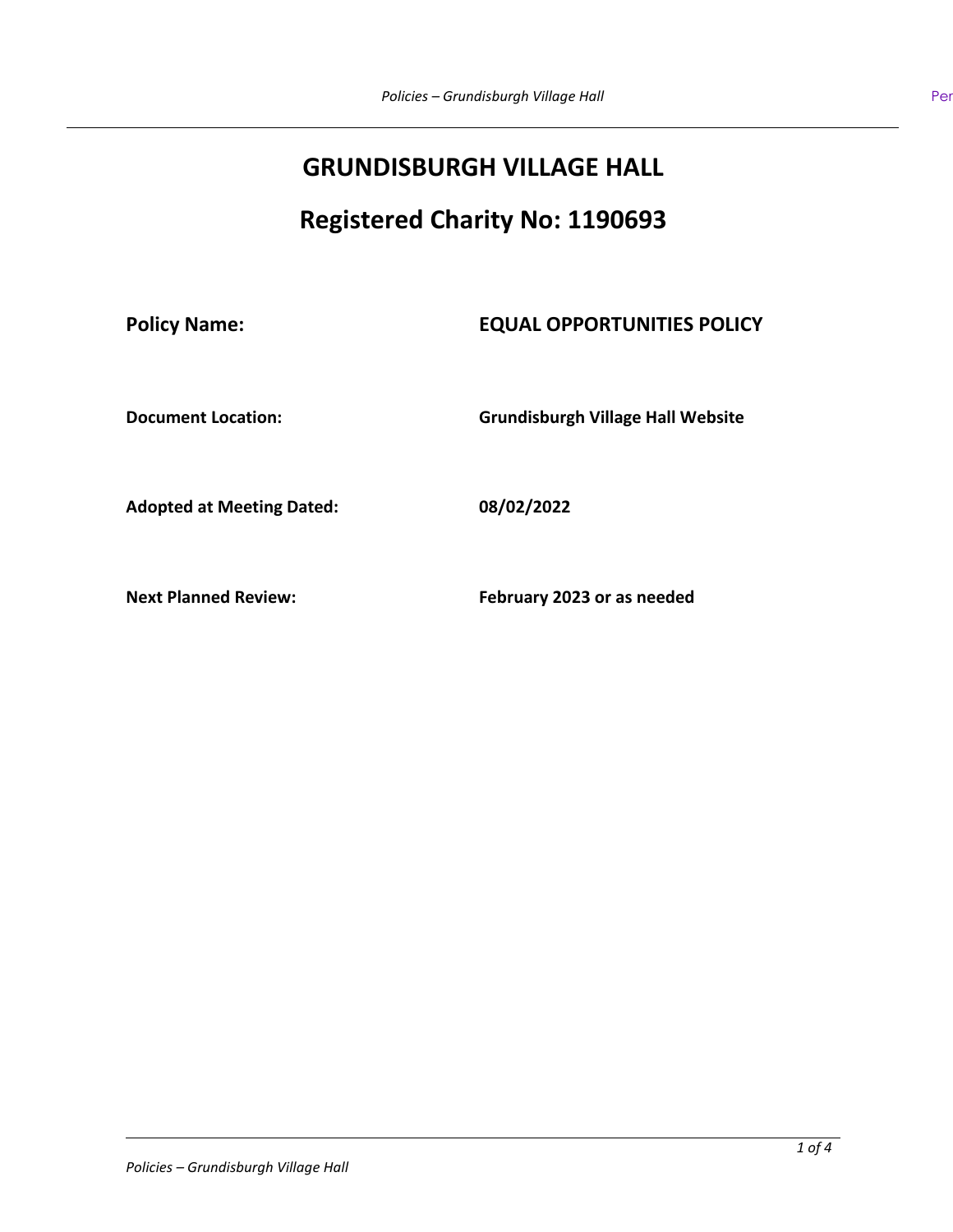## **Revision History**

| <b>Version</b><br>No. | <b>Date</b> | Prepared by /<br><b>Modified by</b> | <b>Email Address</b>       | <b>Significant Changes</b> |
|-----------------------|-------------|-------------------------------------|----------------------------|----------------------------|
| 0.1                   | 09/02/2021  | <b>Phil Bailey</b>                  | phil.bailey@btinternet.com | <b>First Draft</b>         |
| 0.2                   | 22/03/2021  | Phil Bailey                         | phil.bailey@btinternet.com | Second Draft               |
| 0.3                   | 08/02/2022  | K Tatham                            | secretary@gnvh.co.uk       | Final                      |

## **Glossary**

| <b>Abbreviation</b> | <b>Description</b>                             |  |
|---------------------|------------------------------------------------|--|
| <b>VHMC</b>         | Grundisburgh Village Hall Management Committee |  |
|                     |                                                |  |

## **Statement**

The Grundisburgh Village Hall Management Committee (VHMC) acknowledge that the United Kingdom is diverse in culture, race, beliefs, religion, and gender and believes that no individual or group of people should receive less favourable treatment on the grounds of gender, age, colour, race, nationality, racial or national origins, cultural heritage, disability, marital status, social background, sexual orientation or geographical location. The VHMC acknowledges that members of these groups are often under-represented, exposed to prejudice and stereotyping, and suffer various disadvantages within our society.

The purpose of this Policy is to set out clearly and fully the positive action the VHMC intends to take to combat direct and indirect discrimination in employment policy, management of the organisation, relationships with other bodies, and the services it provides to the community, community organisations and individuals.

The VHMC is committed to providing equality of opportunity in all areas of its work. It aims to overcome discrimination on the grounds mentioned above. The VHMC recognises that positive steps need to be taken to ensure equality of provision in areas of representation, service provision, membership and access and will take action to make this policy effective.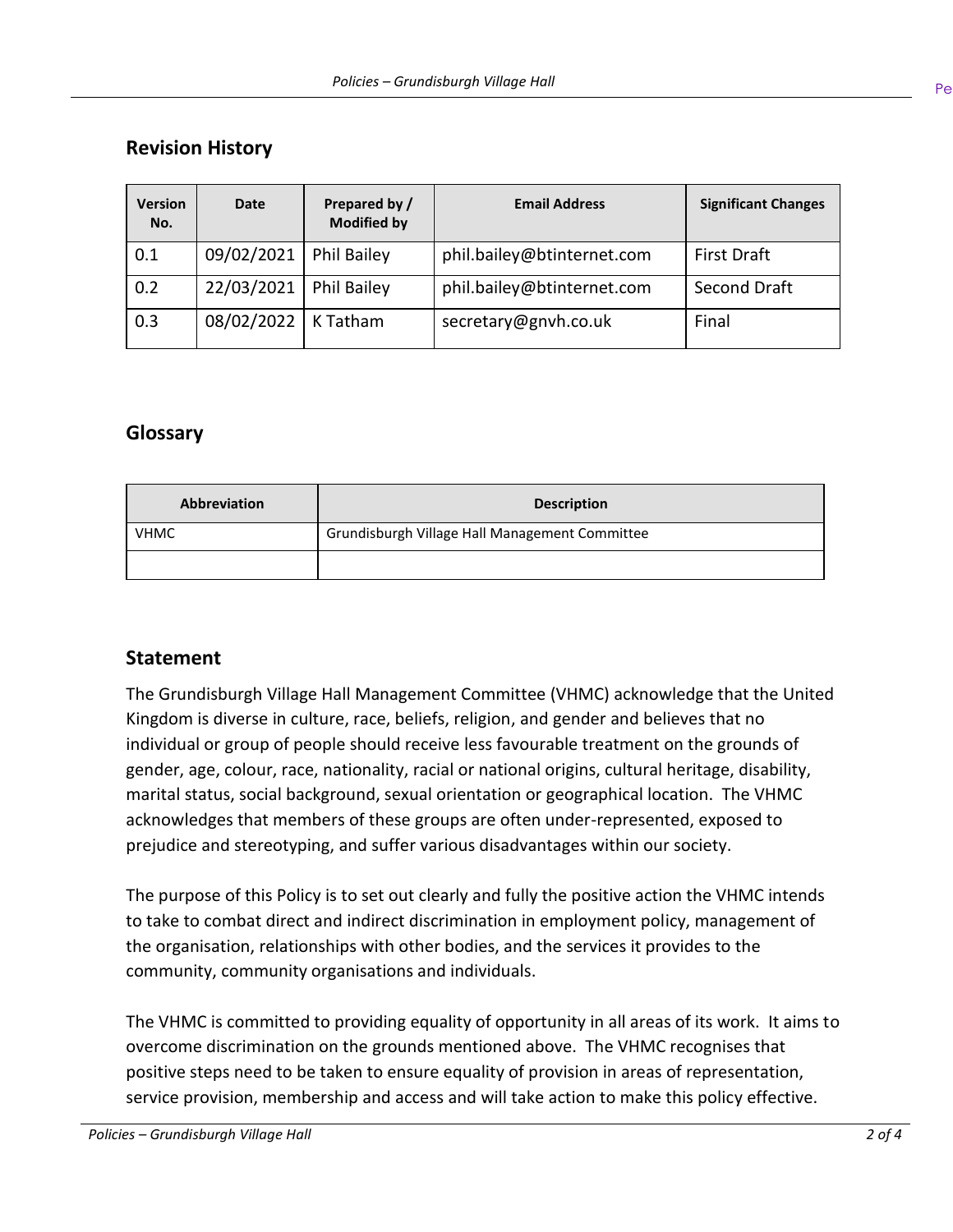## **AIMS of VHMC Equal Opportunities Policy**

The VHMC's aim is to ensure that we become aware of discrimination and the problem it causes.

The VHMC will challenge practices, legislation and institutions, which seek to discriminate against or deny the rights of individuals or groups in any form, whilst of course complying with any existing legislation regarding protesting, campaigning, etc.

The VHMC will seek to take positive action to address the inequalities in our society. The VHMC is committed to the equal opportunities policy set out in this document and will work to develop, improve and monitor it.

## **APPENDIX 1 – VHMC Equal Opportunities Policy and Code of Practice**

#### **Legislation**

The VHMC acknowledges the definitions of various groups of people who are vulnerable to discrimination as set out in the relevant legislation. The VHMC will support and implement the legislation and will work to ensure that no person protected by current legislation is discriminated against unlawfully, and that any positive obligations and duties are performed.

The VHMC gives the following specific commitments.

#### **Disabled**

The VHMC recognises that Disablity legislation applies to persons who may not visibly appear disabled or ill.

#### **Age**

The VHMC believes that people of all ages have skills experiences and ideas, which are equally valid, and have valid needs, expectations and aspirations which need to be considered.

#### **Ethnic Minorities**

The VHMC will be alert to any implications of its services and actions for potential unlawful discrimination. The VHMC will challenge racism in any form and will encourage its users to do the same.

#### **Gender and Sexual Orientation**

Sexist policies, practices and attitudes (including policies, practices and attitudes which may relate to sexual orientation and gender re-assignment) will be challenged, and users will be